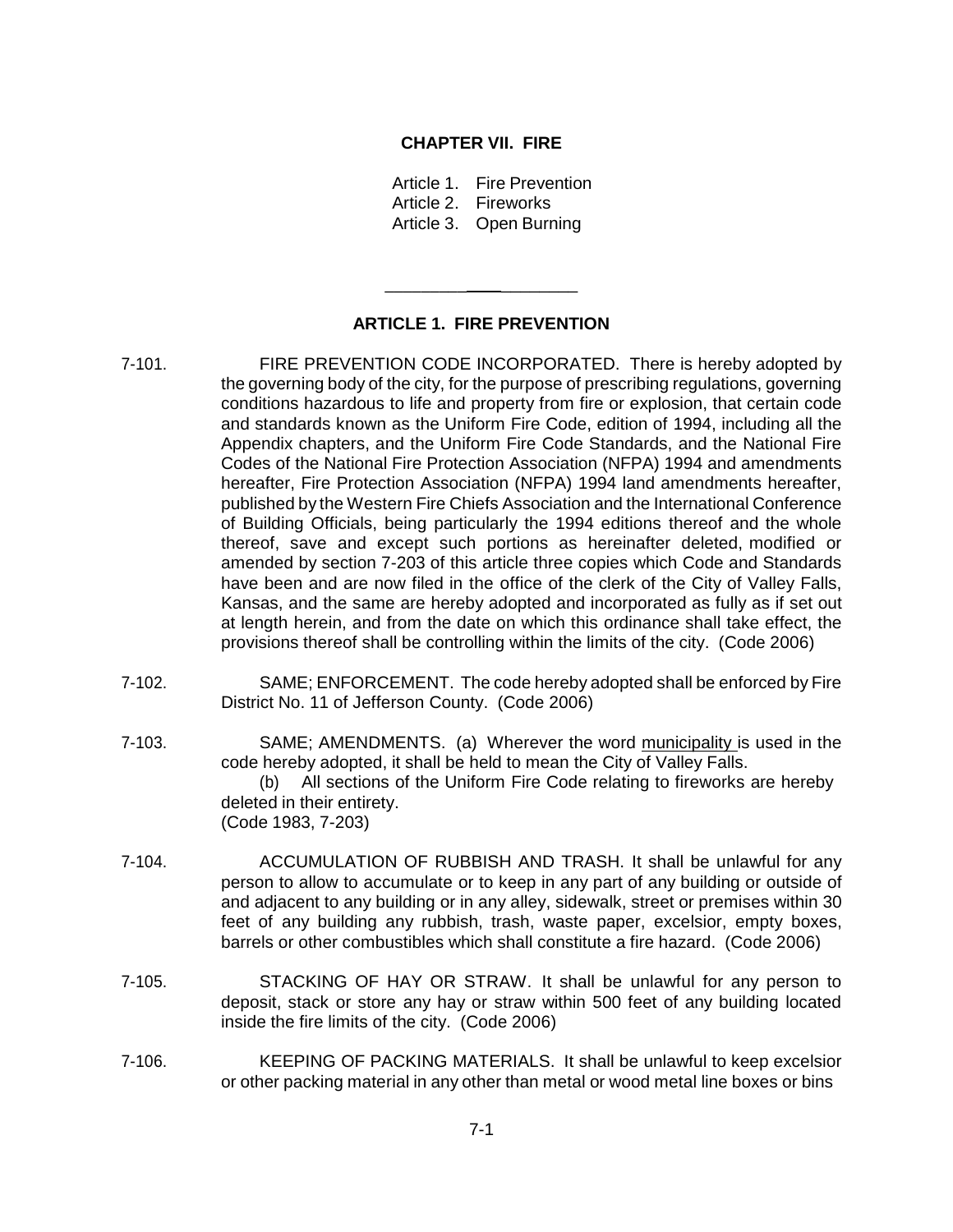having selfclosing or automatic covers. All refuse and trash from rooms where packing or unpacking is done shall be removed daily. (Code 2006)

- 7-107. STORAGE OF ASHES. It shall be unlawful to store ashes inside of any nonfireproof building unless they are stored in a noncombustible container or receptacle, and a clearance of at least five feet shall be maintained between such container or receptacle and any combustible materials not placed therein. Ashes shall not be stored outside of any building in wooden, plastic, or paper product receptacles or dumped in contact with or in close proximity to any combustible materials. (Code 2006)
- 7-108. FILLING GASOLINE TANKS OF MOTOR VEHICLES. The engines of motor vehicles shall be stopped when the gasoline tanks of such vehicles are being filled with gasoline at service stations or other places where gasoline is supplied to motor vehicles. The driver or person in control of such vehicle when the gasoline tank of same is being filled who refuses, neglects or fails to stop the engine of such vehicle shall likewise be guilty of a violation of this code. (Code 2006)
- 7-109. FIRE HAZARDS GENERALLY. It is unlawful for any person to cause or create anywhere within the city, or to permit on any premises under his or her control, any situation or condition that is conducive to or likely to cause or permit the outbreak of fire or the spreading of fire. Any situation or condition conducive to the outbreak of or spreading of fire, is declared to be a fire hazard. The violation of or failure to comply with any law pertaining to the storage, handling or use of inflammable oils, explosives, liquefied petroleum gases, or fertilizers and all wires and other conductors charged with electricity, is declared to be a fire hazard. The placing of stools, chairs or any other obstruction in the aisles, hallways, doorway, or exit of any theater, public hall, auditorium, church or other place of indoor public assemblage, or the failure to provide any such place of public assemblage with sufficient, accessible and unobstructed fire exits and escapes is also declared to be a fire hazard. The obstruction of any street, avenue, alley, fire hydrant or any other condition that might delay the fire department in fighting fire is declared to be unlawful. (Code 2006)
- 7-110. SAME; INSPECTIONS TO DISCOVER. It shall be the duty of the fire chief to inspect or cause to be inspected by fire department officers or members, as often as may be necessary all buildings, particularly all mercantile buildings, manufacturing plants, warehouses, garages, hotels, boarding houses, rooming houses, theaters, auditoriums and all places of public assemblage, for the purpose of discovering the violation of any fire preventive law or any fire hazard and ascertaining and causing to be corrected any conditions liable to cause fires and to see that all places of public assemblage, hotels and rooming houses have sufficient and unobstructed facilities for escape therefrom in case of fire. (Code 2006)
- 7-111. ABATEMENT OF FIRE HAZARDS; ISSUING ORDER. Whenever any officer or member of the fire department shall find or discover any fire hazard or shall find in any building or upon any premises combustible or explosive material or dangerous accumulation of rubbish or unnecessary accumulation of paper, boxes,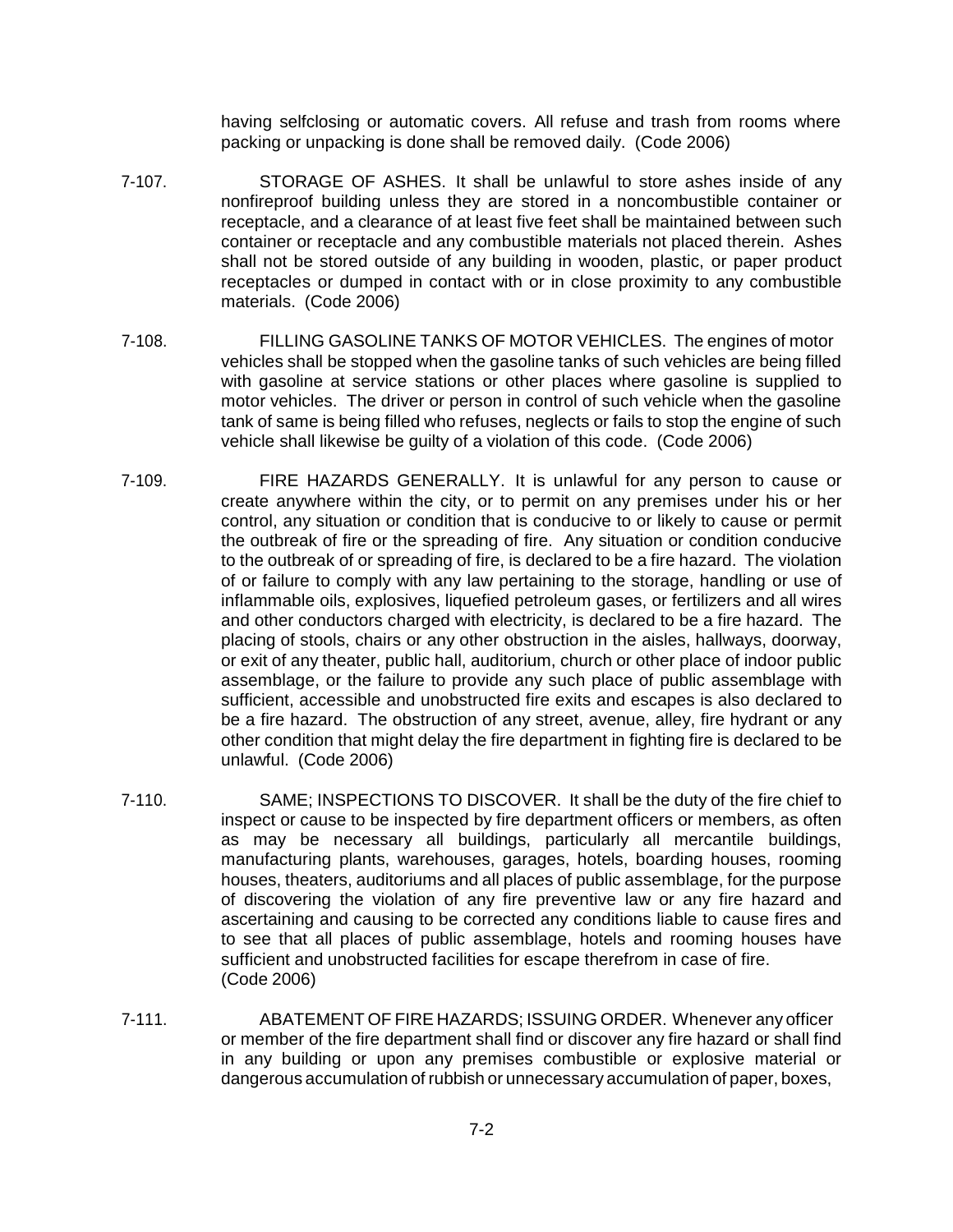shavings or any other inflammable material, so situated as to endanger property by the probability of fire, or shall find or discover any violation of this chapter or any other law hazardous to public safety from fires, the fire chief shall order the fire hazard or danger from the fire forthwith abated and remedied and such order shall be complied with immediately by the owner or occupant of such buildings or premises. If the hazard or condition ordered abated and remedied is a violation of, or a failure to comply with any law, the fire chief shall report the matter to the city attorney and he or she shall, if he or she deems it advisable, prosecute the offender. (Code 2006)

7-112. SAME; SERVICE OF ORDER; RECORDS. Any order made under section 7- 111 shall be in writing and may be served personally upon the owner or occupant of the premises or by leaving it with any person in charge of the premises or if the premises are unoccupied and the owner is a nonresident of the city, then by mailing a copy to the owner's last known post-office address. One notice to either the occupant or owner shall be sufficient. The fire chief shall keep a record of and copies of all such orders and notices and shall follow up such notices at the expiration of the time for compliance therewith and when complied with make proper entry, and if not complied with, file complaint with the municipal court against the property owner and/or occupant. (Code 2006)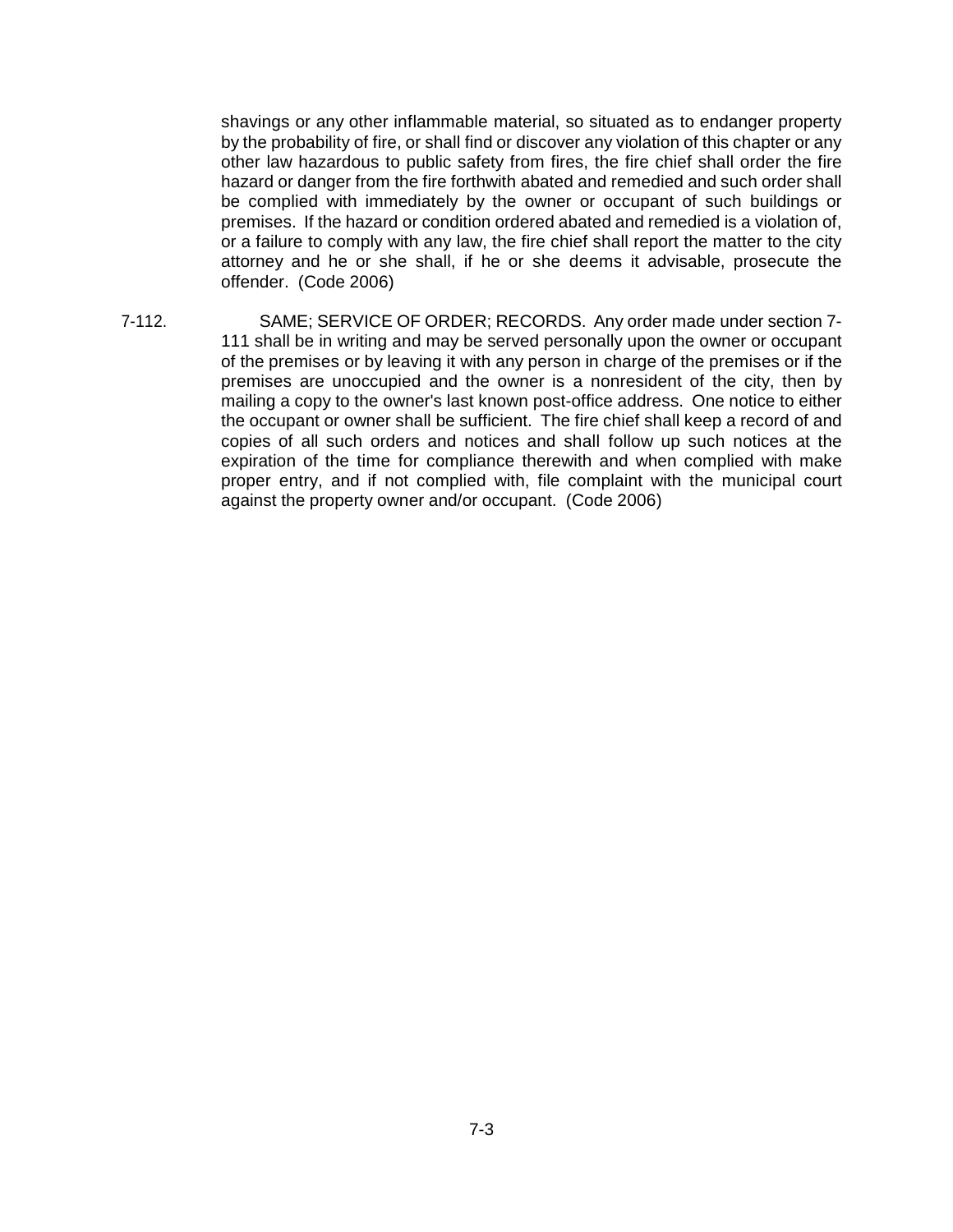## **ARTICLE 2. FIREWORKS**

- 7-201. FIREWORKS DEFINED. For purposes of this article, the term fireworks shall mean those items as defined by the rules and regulations of the Kansas state fire marshal, and shall include but not be limited to: firecrackers, torpedoes, sparklers, Roman candles, sky rockets, pin wheels, cap or toy pistols (except such pistols or any like device designed to discharge paper caps containing not more than .25 grains of explosive mixture), canes, bombs, cannons or other like devices and all classes of fireworks that may be shot into the air or propelled over the ground by explosive discharges or any device using blank cartridges. (Code 2006)
- 7-202. FIREWORKS PROHIBITED. (a) Except as provided in sections 7-203:306; it shall be unlawful for any person to keep, store, display for sale, fire, discharge or explode any fireworks.
	- (b) Nothing in this article shall be construed as applying to:

(1) Toy paper caps containing not more than .25 of a grain of explosive composition per cap;

(2) The manufacture, storage, sale or authorized use of signals necessary for the safe operation of railroads or other classes of public or private transportation;

(3) The military or naval forces of the United States or of this state while in the performance of official duty;

(4) Law enforcement officers while in the performance of official duty; or

(5) The sale or use of blank cartridges for ceremonial, theatrical or athletic events.

(Code 2006)

7-203. SAME: EXCEPTIONS; DISCHARGES. (a) Section 7-202 of this article shall not apply to the firing or discharge of fireworks in the city between the hours of 8:00 a.m. and 12:00 midnight on June 27th through July 4th.

> (b) The governing body of the city may, in its discretion, grant permission at any time for the public display of fireworks by responsible individuals or organizations when such display or displays shall be of such a character and so located, discharged and fired as shall not be a fire hazard or endanger persons or surrounding property.

> (c) It shall be unlawful for any person, firm or corporation to give any public display of fireworks without having first obtained a permit thereof. (Ord. 7-309, Sec. 1; Code 2006)

- 7-204. SAME: EXCEPTION; SALE OF FIREWORKS. Any person who has first obtained a valid permit to sell fireworks within the city may do so between the hours of 8:00 a.m. and 12:00 midnight commencing June 27th and through July 4th of each year. (Ord. 7-310, Sec. 1; Code 2006)
- 7-205. PERMIT FOR SALE OF FIREWORKS REQUIRED; FEE; ISSUANCE. (a) It shall be unlawful for any person to sell, display for sell, offer to sell or give away any type of fireworks within the city without first paying a fee of \$10.00 per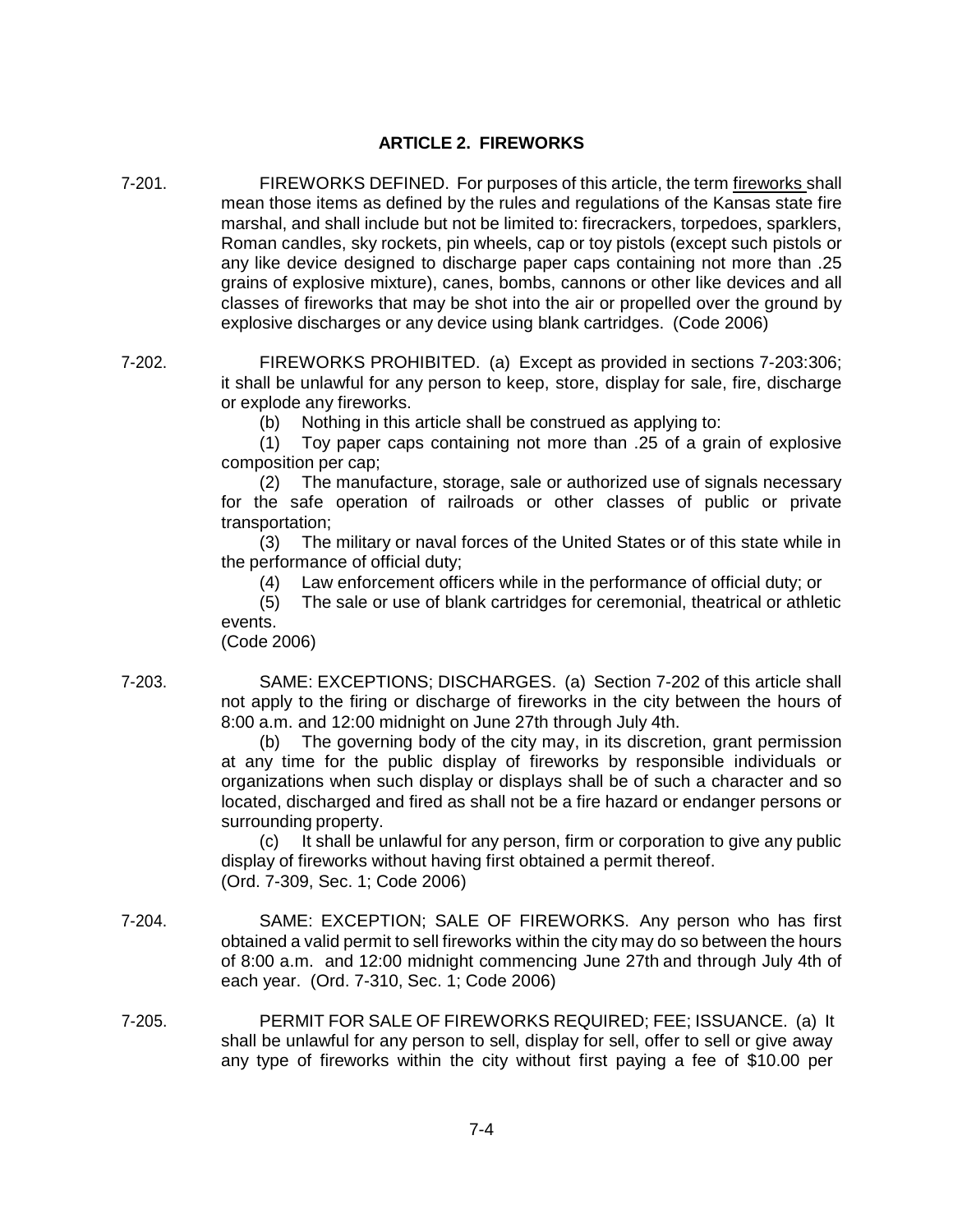establishment or premises to the city clerk and applying for and securing a permit therefor on or before June 25th of the permit year.

(b) No permit shall be issued for any location where retail sales are not permitted under the zoning laws. Prior to the issuance of the permit, an inspection will be made of the applicant's facility for compliance with this chapter and other pertinent laws, and no permit shall be issued for any premises not in compliance with such laws. Upon qualifying for the permit, the permittee shall prominently display the same at the establishment or premises where fireworks are to be sold or displayed for sale. The permit fee shall not be refundable upon failure to qualify for the permit or withdrawal or cancellation of the application or permit. (Code 2006)

7-206. PERMIT FOR PUBLIC FIREWORKS DISPLAY REQUIRED. (a) It shall be unlawful for any person to give or provide a fireworks display for the public or for organized groups without first obtaining a permit to do so by making application at least 30 days in advance of the desired display. Approval of the permit shall be by the governing body. No permit shall be approved unless the applicant furnishes a certificate of public liability insurance for the display in a minimum amount of \$1,000,000, written by an insurance carrier licensed to do business in Kansas, conditioned as being non-cancellable except by giving 10 days advance written notice to the city clerk. In the event of cancellation of the insurance prior to the display, the permit shall automatically be revoked and void. The application for the permit shall clearly state:

- (1) The name of the applicant.
- (2) The group for which the display is planned.
- (3) The location of the display.
- (4) The date and time of the display.
- (5) The nature or kind of fireworks to be used.

(6) The name of the person, firm or corporation that will make the actual discharge of the fireworks.

(7) Anticipated need for police, fire or other municipal services.

(b) No permit shall be issued if the location, nature of the fireworks or other relevant factor is such as to create an undue hazard or risk of harm or damage to persons or property.

(Code 2006)

7-207. APPROVED FIREWORKS; BOTTLE ROCKETS PROHIBITED. (a) All fireworks offered for sale and discharged within the city shall be of a type that has been tested and approved for sale and use within the state by the state fire marshal.

> (b) Bottle rockets and other similar self-propelled firework or fireworks devices consisting of a tube and attached guiding stock or rod shall not be sold or discharged in the city. (Code 2006)

7-208. DISCHARGEONSTREETSANDPUBLICPROPERTYPROHIBITED. It shall be unlawful for any person to discharge, ignite or fire any fireworks upon any public street, alley or avenue or in any park or public place within the city. (Code 2006)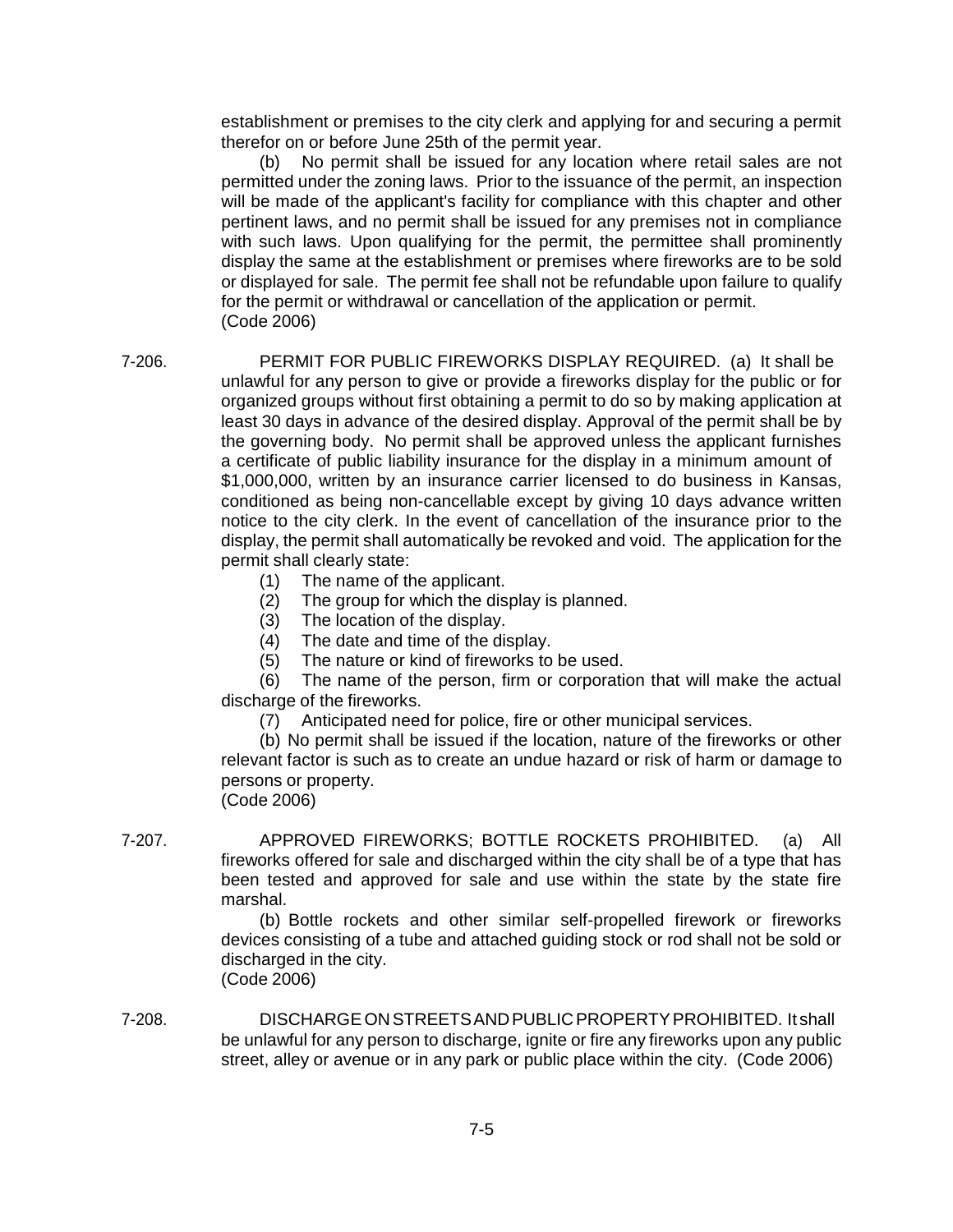# **ORDINANCE NO. 7-203.1**

**AN ORDINANCE** RELATING TO THE FIREING OR DISCHARGE OF FIREWORKS IN THE CITY OF VALLEY FALLS, KANSAS.

**BE IT ORDAINED** by the Governing Body of the City of Valley Falls, Kansas:

**SECTION 1**. It shall be unlawful for any person, firm or corporation to fire or discharge fireworks within the city limits of this city, except between the hours of 8:00 A.M. and 12:00 midnight, on June 27<sup>th</sup> through July 5<sup>th</sup> inclusive: provided however, that this section shall not be construed to prohibit the discharge of fireworks at any time to persons holding permits from the governing body to give pyrotechnical displays.

**SECTION 2**. Repeal. Ordinance 7-203 is repealed.

**SECTION 3.** This ordinance shall take effect and be in force from and after publication of this ordinance in the Official City Newspaper.

Passed by the Governing Body of the City of Valley Falls, Kansas, this 16<sup>th</sup> day of June, 2010.

Charles Stutesman, Mayor

ATTEST:

Millie C. Bickford, City Clerk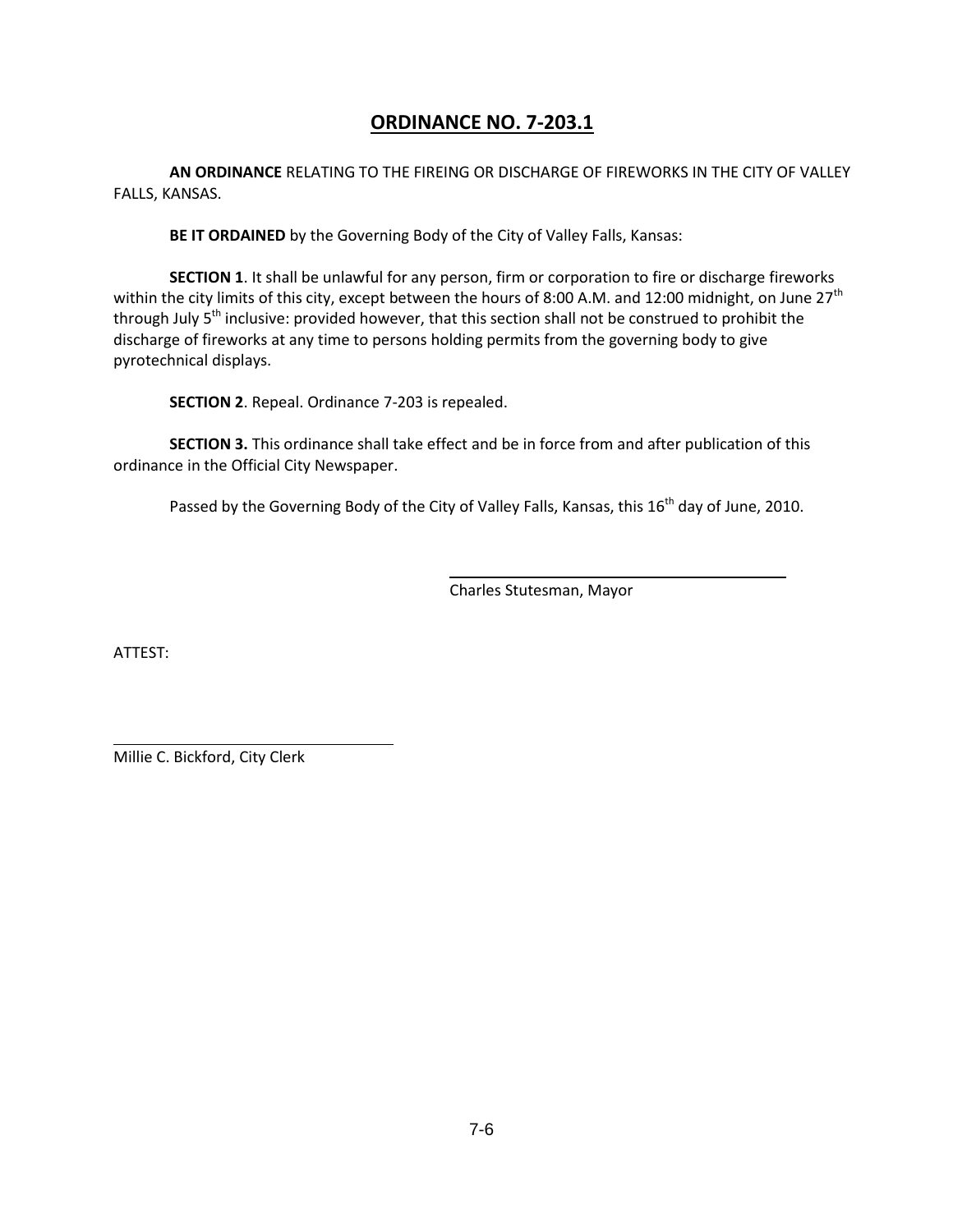- 7-209. THROWING PROHIBITED. It shall be unlawful for any person to throw, cast or propel fireworks of any kind in the direction of or into the path of any animal, person or group of persons, or from, in the direction of or into any vehicle of any kind. (Code 2006)
- 7-210. SALE OF FIREWORKS; WHERE PROHIBITED. (a) It shall be unlawful for fireworks to be stored, sold or displayed for sale in a place of business where paint, oils, varnishes, turpentine or gasoline or other flammable substances are kept, unless such fireworks are in a separate and distinct section or department of the premises.

(b) Where the fire chief deems there is a fire hazard, he or she is hereby authorized to have such hazard abated. (Code 2006)

7-211. RETAIL DISPLAY OF FIREWORKS. (a) All retailers are forbidden to expose fireworks where the sun shines through glass on the merchandise displayed, except where such fireworks are in the original package.

(b) All fireworks displayed for sale must remain in original packages, except where an attendant is on constant duty at all times where such fireworks are on display; provided, that fireworks in open stock may be kept in show cases or counters out of the reach of the public without an attendant being on duty.

(c) Signs reading "Fireworks for Sale--No Smoking Allowed" shall be displayed in the section of a store or premises set aside for the sale of fireworks. (Code 2006)

7-212. FIRE EXTINGUISHERS REQUIRED. (a) Two functioning and approved fire extinguishers must be provided and kept in close proximity to the stock of fireworks in all permanent buildings where fireworks are stored, sold or displayed for sale.

(b) Small stands, temporarily erected to be used as a place for storing and selling fireworks only, shall have one such fire extinguisher, or in lieu of the fire extinguisher, a pressurized water hose with nozzle end within five feet of the fireworks stand.

(Code 2006)

- 7-213. RESTRICTIONS AS TO GASOLINE INSTALLATIONS. It shall be unlawful to store, keep, sell, display for sale or discharge any fireworks within 50 feet of any gasoline pump, gasoline filling station, gasoline bulk station or any building in which gasoline or volatile liquids are sold in quantities in excess of one gallon, except in stores where cleaners, paints and oils are handled in sealed containers only. (Code 2006)
- 7-214. AUTHORITY OF FIRE CHIEF. The chief of the fire department is authorized to seize and confiscate all fireworks which may be kept, stored or used in violation of any section of this article, and all of the rules of the state fire marshal. He or she shall dispose of all such fireworks as may be directed by the governing body. (Code 2006)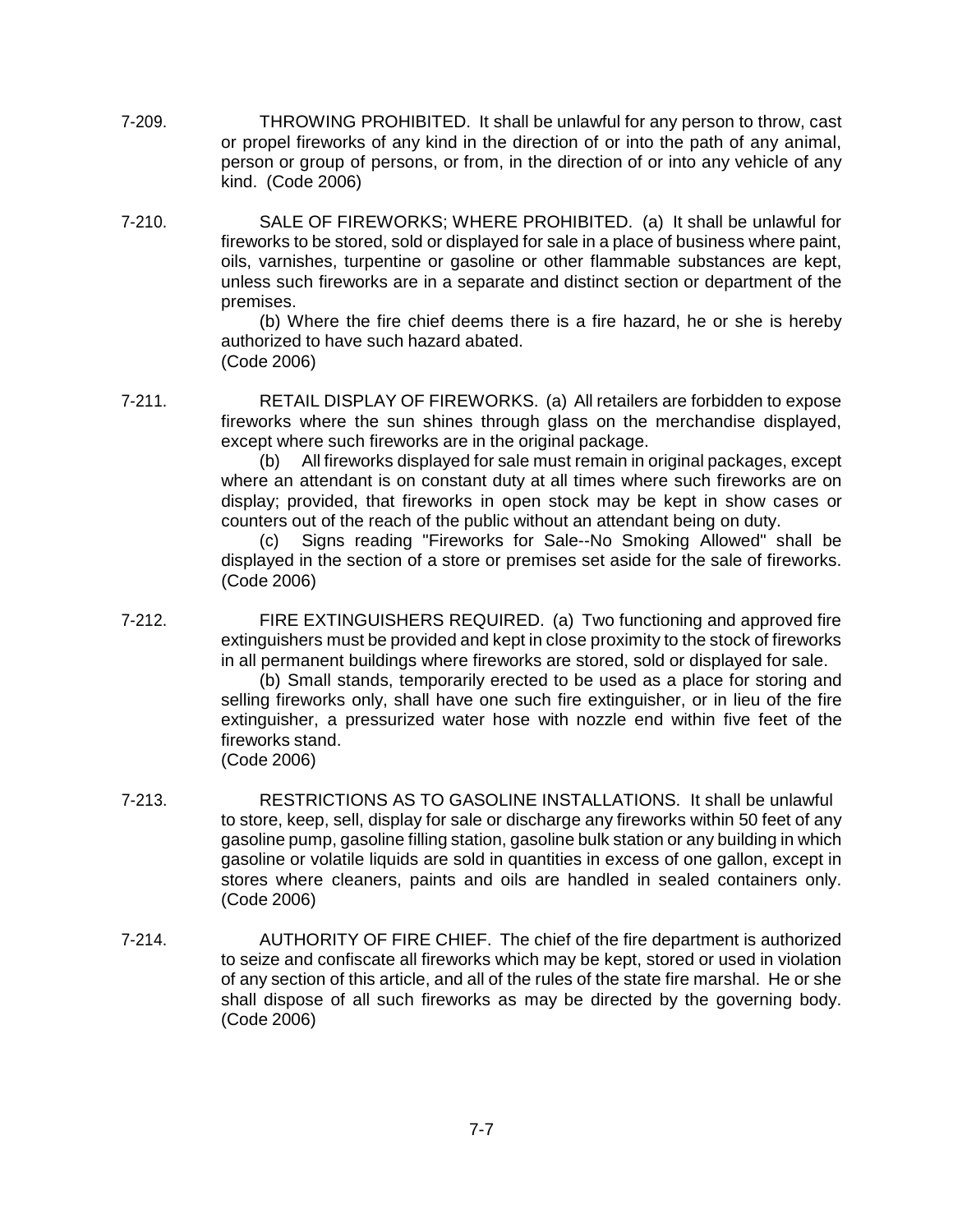### **ARTICLE 3. OPENING BURNING**

7-301. DEFINITIONS. For the purposes of this article, the following words and phrases shall have the following meanings:

> (a) Air Contaminant - Any particulate matter, gas or vapor (exclusive of water vapor), including but not limited to smoke, charred paper, dust, soot, grime, carbon, or any other particulate matter of irritating odorous matter, fumes or gases, or any combination thereof.

> (b) Air Contaminate Source - Any source of emission of an air contaminate whether privately or publicly owned or operated.

> Air Pollution - The presence in the ambient air of one or more air contaminants in quantities, of characteristics and of a duration which directly or proximately cause or contribute to injury to human, animal or plant life, health or property, or which unreasonably interferes with the enjoyment of life or use of property.

(d) Ambient Air - All space outside of buildings, stacks or exterior ducts.

(e) Open Burning - The burning of any materials where in air contaminants resulting from combustion are emitted directly into the ambient air without passing through a stack or chimney from an enclosed chamber. For the purpose of this definition, a chamber shall be regarded as enclosed when, during the time combustion takes place, only such apertures, ducts, stacks, flues or chimneys are open as are necessary to provide combustion air and to permit the escape of exhaust gases. A 55 gallon metal drum or wire trash burner or similar vehicle does not qualify as a proper combustion chamber.

(f) Pollution Control Authority - The authority shall be the fire chief.

(g) Refuse - Garbage, rubbish, trade wastes, leaves, salvageable materials, agricultural wastes or other wastes.

(h) Trade W astes - Solid, liquid of gaseous material resulting from construction, the conduct of any business trade of industry or any demolition operation including but not limited to plastics, cardboard cartons, grease, oil or chemicals.

(Code 1983, 8-401)

7-302. OPEN BURNING PROHIBITED. (a) It shall be unlawful for any person to dispose of refuse by open burning or to cause, allow, or permit open burning within the city.

> (b) This article shall apply equally to the disposal of trade wastes or any refuse by open burning by commercial facilities as well as residential identities.

> (c) A citation may be issued by a member of the police department, a building inspector or firefighter in any situation where such official observes an illegal fire, whether or not a complaint has been received. (Code 1983, 8-402)

7-303. EXCEPTION; PERMIT. Exceptions to section 7-302, as provided in this section, shall be made by permit only.

> (a) Open burning shall be permitted only when it can be shown that such open burning is the only feasible method of disposal and that disposal by burning is in the public interest. Any person intending to engage in such open burning shall